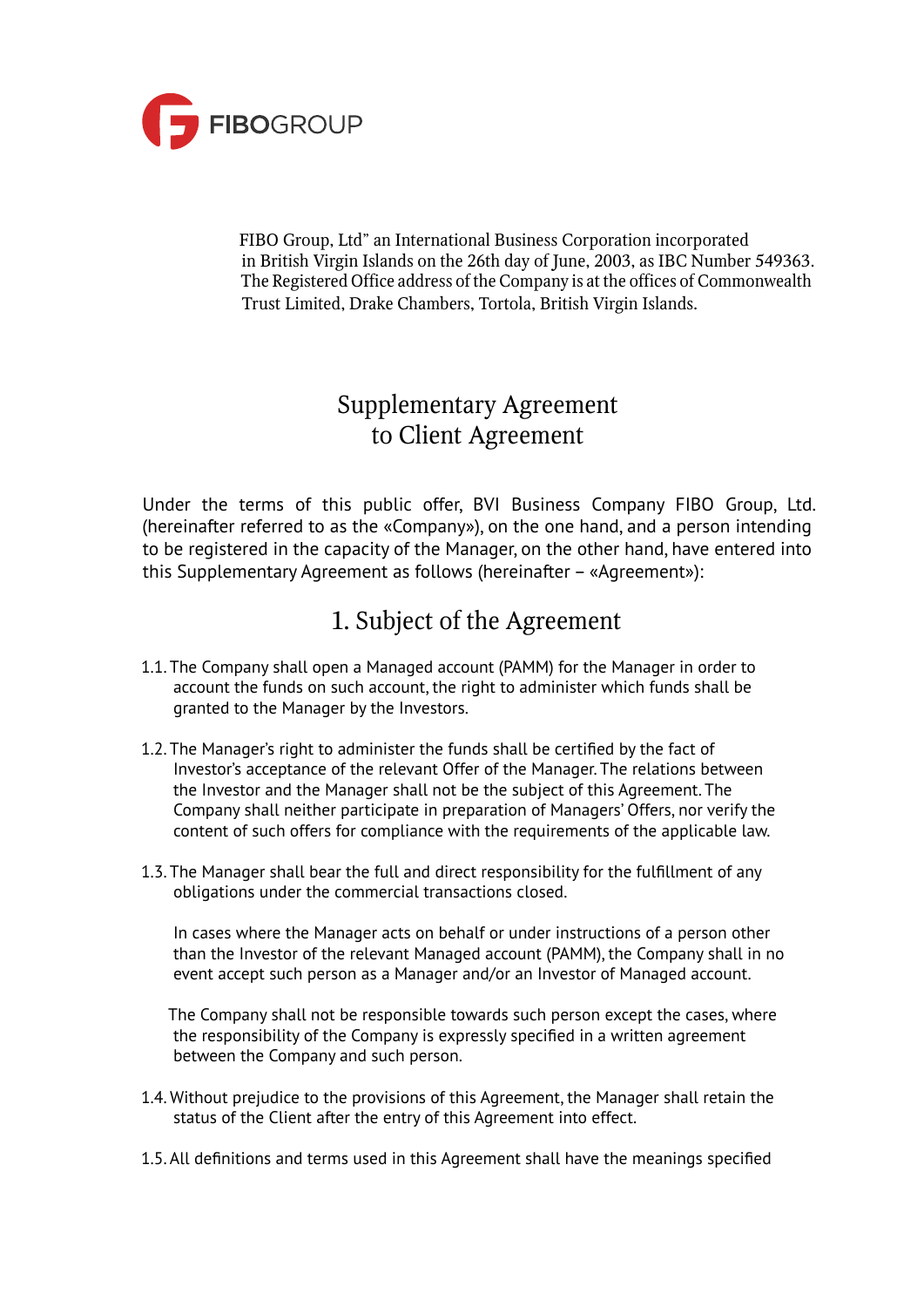

 in the Regulations on Provision of Managed account (PAMM) Service adopted by the Company (hereinafter – the «Regulations»).

# 2. Rights and obligations of the parties

- 2.1. The Company undertakes to:
- open a Managed account (PAMM) for the Manager once the latter has completed the registration procedure in the capacity of the Manager, as specified at the Company's official website: http://www.fibogroup.com;
- ensure timely crediting of funds to Managed account, as well as timely withdrawal of funds from Managed account according to the procedures and on terms set out in the Regulations;
- control the settlement procedure between the Investor and the Manager. The settlements between the Manager and the Investor shall be carried out based on the Manager's Offer accepted by the Investor in accordance with paragraph 1.2 of this Agreement.
- ensure the operability of software used particularly for purposes of functioning of Managed accounts.
- 2.2. The Company shall have the right to:
- at any time, at its own discretion, establish various requirements applicable to the Managers. The requirements established by the Company shall be binding upon the Managers;
- suspend the activities or close the relevant Managed account (PAMM) on grounds and according to the procedures set out in the Regulations and other internal documents of the Company;
- send to the Manager instructions aimed to remedy the breaches of the requirements set out in the internal documents of the Company binding upon the Manager;
- exercise other rights specified by the Regulations and other internal documents of the Company.
- 2.3. The Manager undertakes to:
- carry out Management based on the principle of serving the Investors' interests and considerations of reasonability and justifiability of the risk. The objective of the Management shall be the increase of Investors' funds on the relevant Managed account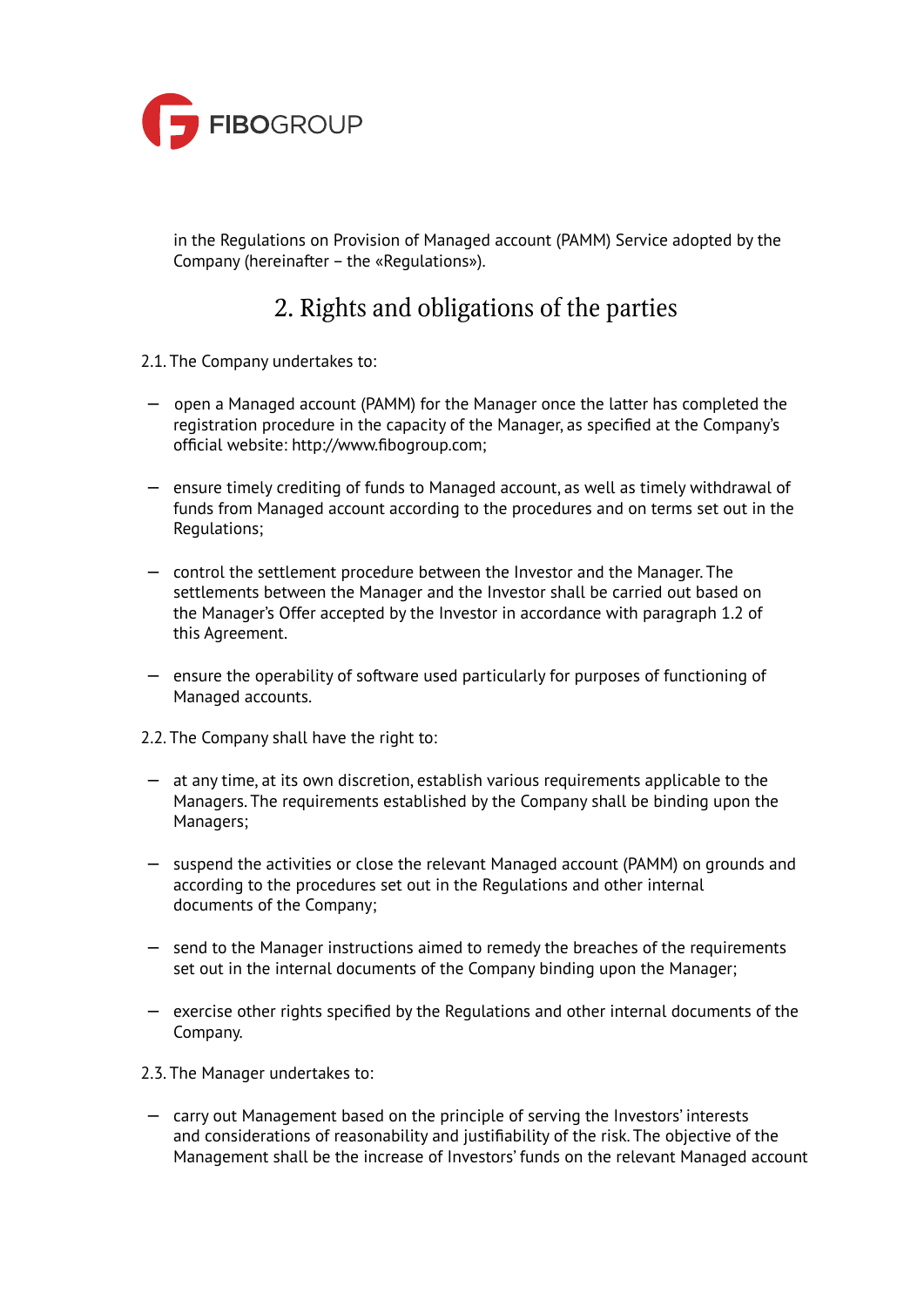

(PAMM);

- comply with the requirements of applicable law, including (but not limited to) currency, civil, tax, financial and other legislation;
- assume no obligations towards the Investors and any third party on behalf of the Company, not to use the corporate name and/or trade name (trademark) of the Company, not to give any guaranties or promises, not to make any statements regarding any payments on behalf of the Company;
- refrain from taking any actions which may cause any damage to the Company (whether material or nonmaterial), or may lead to lodging any claims demands or actions against the Company on part of any third party;
- resolve any disputable issues arising between the Manager and the Investors without involving the Company, except the cases where such disputable issues resulted from Company's failure to fulfill the obligations expressly assumed by the Company under this Agreement. In such cases the Investors' claims related to Manager's failure to fulfill or improper fulfillment of any obligations related to commercial transactions shall be lodged solely against the Manager;
- strictly abide by the requirements of the internal documents of the Company applicable to the Manager, as well as strictly perform any instructions from the Company regarding remedy of any breaches of the requirements of the Regulations and other internal documents of the Company applicable to the Manager, within the term specified in the relevant instruction.
- 2.4. The Manager shall have the right to:
- upon his/her own discretion, but within the scope of requirements of Company's internal documents (if applicable), determine the basic terms of Manager's Offer;
- carry out commercial transactions on the relevant Managed account taking into account the principle of serving the Investors' interests and considerations of reasonability and justifiability of the risk;
- exercise other rights specified by the Regulations and other internal documents of the Company.

## 3. Confidential information

- 3.1. The Company shall ensure the confidential nature of the information about the Investors and the Managers in relations with third party.
- 3.2. The Company shall not communicate to the Manager any information about the Investor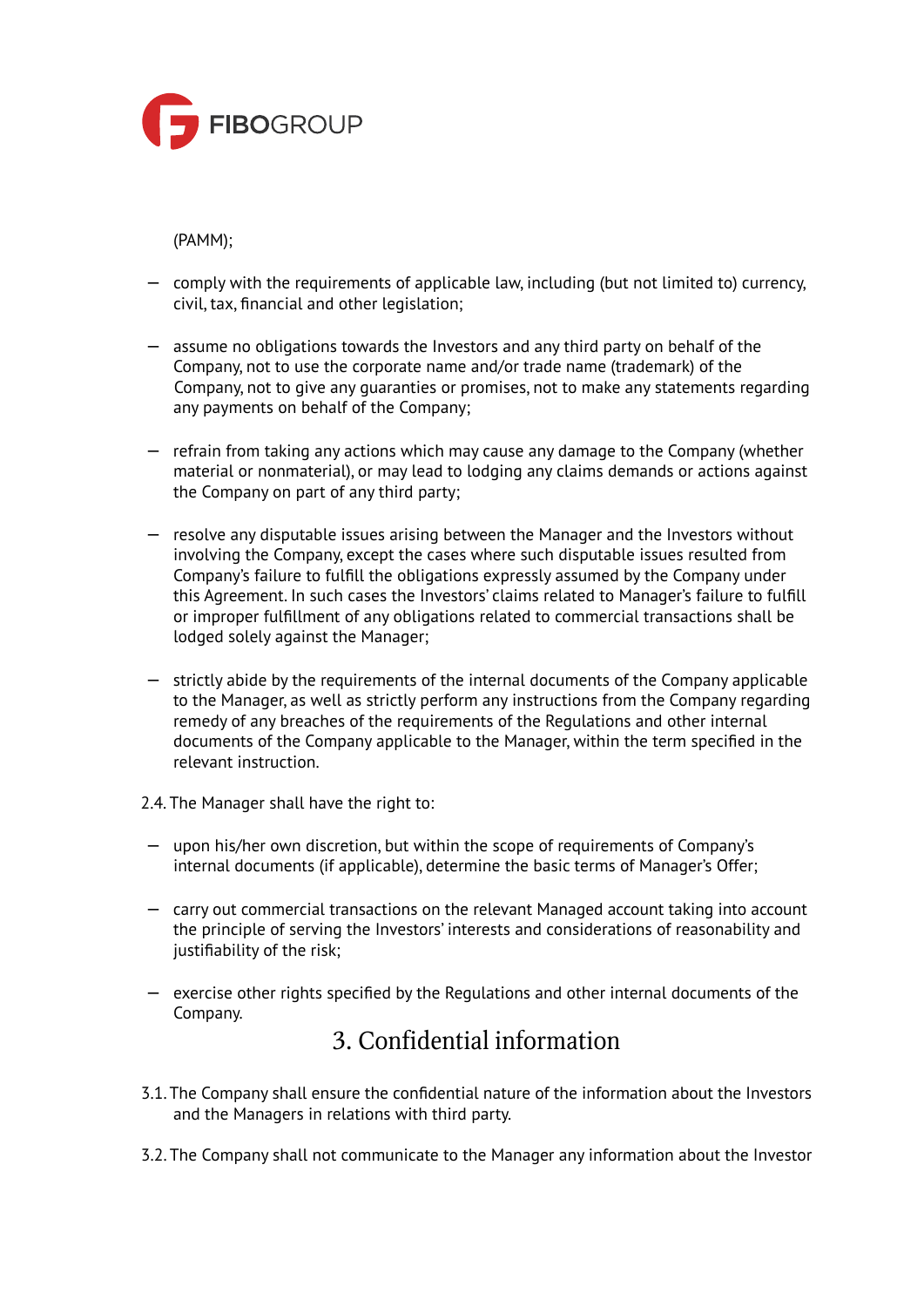

except the Investor's login.

## 4. Termination of Supplementary Agreement

- 4.1. This Agreement shall be terminated upon the completion of Managed account closure procedure by any reason specified by the Regulations and other internal documents of the Company.
- 4.2. On the day of completion of Managed account closure procedure the Company shall carry out the settlements and transfer the Investor's and Manager's funds to their trading accounts.
- 4.3. After the closure of Managed account the Company shall inhibit the Manager's possibility to carry out commercial transactions on such Managed account, all Investors' applications for funds depositing shall be declined, Investors shall be notified of the closure of the respective Managed account and the relevant information shall be placed on http://www.fibogroup.com.

#### 5. Final Provisions

- 5.1. This Agreement shall not supersede the Customer Agreement and shall be valid only subject to existence of the Customer Agreement signed by the Parties.
- 5.2. The Company shall have the right to introduce any modifications and/or supplements to this Agreement, provided that they do not affect the material terms of this Agreement, with a notice to the Manager not earlier than 10 (ten) working days before the assumed day on which such modifications and/or supplements will be introduced.
- 5.3. This Agreement shall fall within the jurisdiction, shall be construed and performed in accordance with the legislation of British Virgin Islands, it does not contradict with the legislations which may prevent or preclude from performance of this Agreement. All disputes and disagreements arising from this Agreement shall be resolved by amicable negotiations without recourse to a court or a mediator upon a written request of either party. The negotiations should be appointed within 10 (ten) calendar days after the relevant written request has been sent. The negotiations may be conducted in a form of a conference call or any other format enabling to register the process and the results of negotiations.

If any dispute is not resolved by amicable negotiations within 30 (thirty)